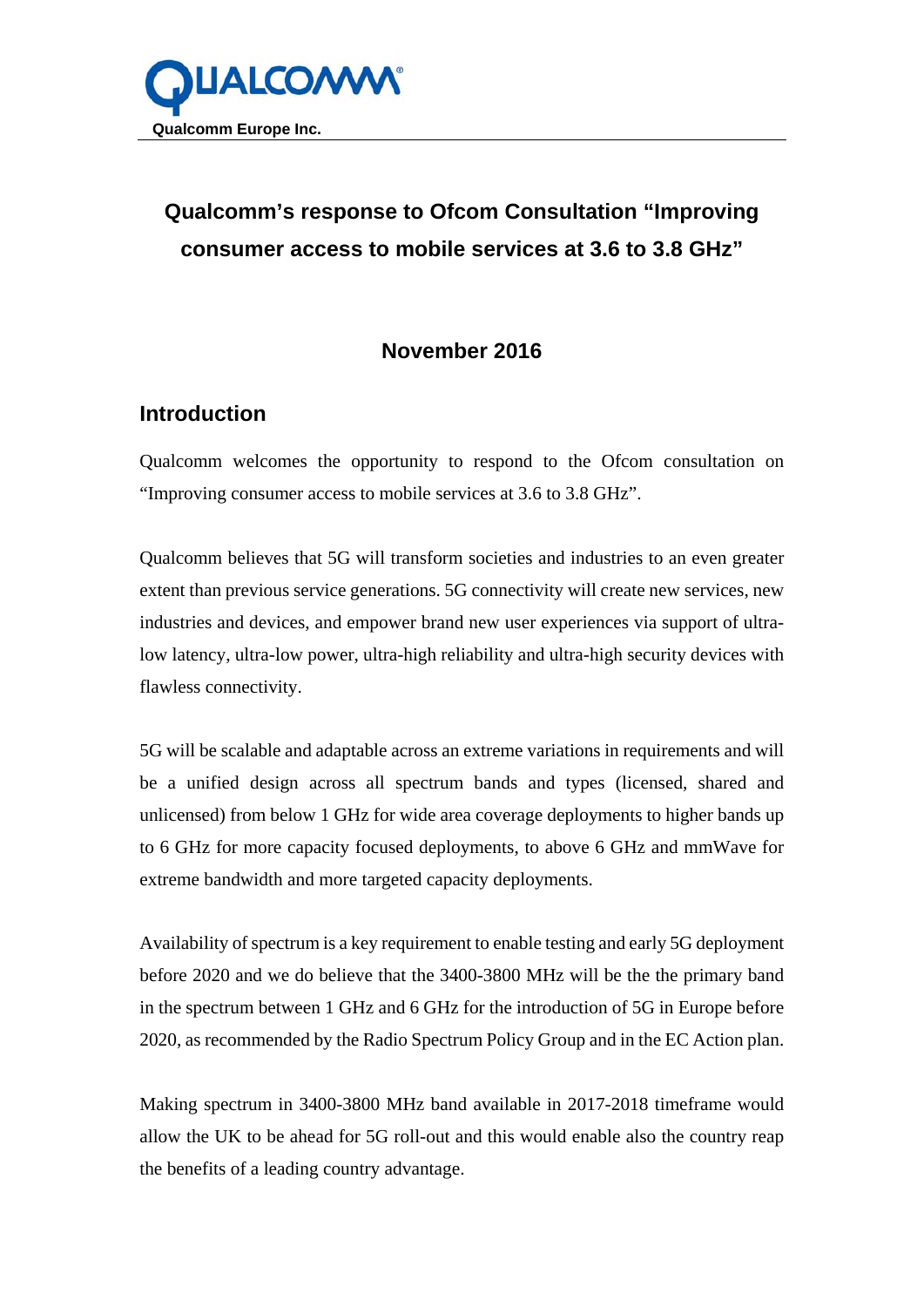

**Question 2:** Do you agree with our identification of a trend towards the use of mobile in the 3.6 to 3.8 GHz band?

Yes, Qualcomm agree with Ofcom's identification of a trend towards mobile use of the 3.6-3.8 GHz band as well as the 3.4-3.6 GHz band. Furthermore, Qualcomm believe that 3400-3800 MHz band will be the primary band in the spectrum between 1 GHz and 6 GHz for the introduction of 5G in Europe before 2020:

- In its 'Opinion on spectrum related aspects for next-generation wireless systems (5G)', the RSPG "…considers the 3400-3800 MHz band to be the primary band suitable for the introduction of 5G use in Europe even before 2020, noting that this band is already harmonized for mobile networks, and consists of up to 400 MHz of continuous spectrum enabling wide channel bandwidth. This band has the possibility to put Europe at the forefront of the 5G deployment."
- In its Action Plan, the European Commission states: "….the 3.5 GHz band seems to offer high potential to become a strategic band for 5G launch in Europe."
- In April 2016, ECC PT1 sent an LS to 3GPP and ETSI informing on the progress of regulatory work for IMT-2020 / 5G spectrum in Europe, highlighting the potential for the 3400-3800 MHz frequency range in the context of 5G. Furthermore, in June 2016 ECC established a new Work Item and invited ECC PT1 to assess the suitability of the harmonized technical conditions of ECC Decision  $(11)06<sup>1</sup>$  to 5G. In September 2016, ECC PT1 agreed to send a LS to ETSI and 3GPP, seeking technical support and information with reference to the frequency range 3400-3800 MHz for introducing 5G technologies.
- This band is being considered for early trials and introduction of 5G services in a number of countries/regions in the world including China and Japan. The

1

<sup>&</sup>lt;sup>1</sup> ECC Decision (11)06 : "Harmonised frequency arrangements for mobile/fixed communications networks (MFCN) operating in the bands 3400-3600 MHz and 3600-3800 MHz" http://www.erodocdb.dk/docs/doc98/official/pdf/ECCDec1106.pdf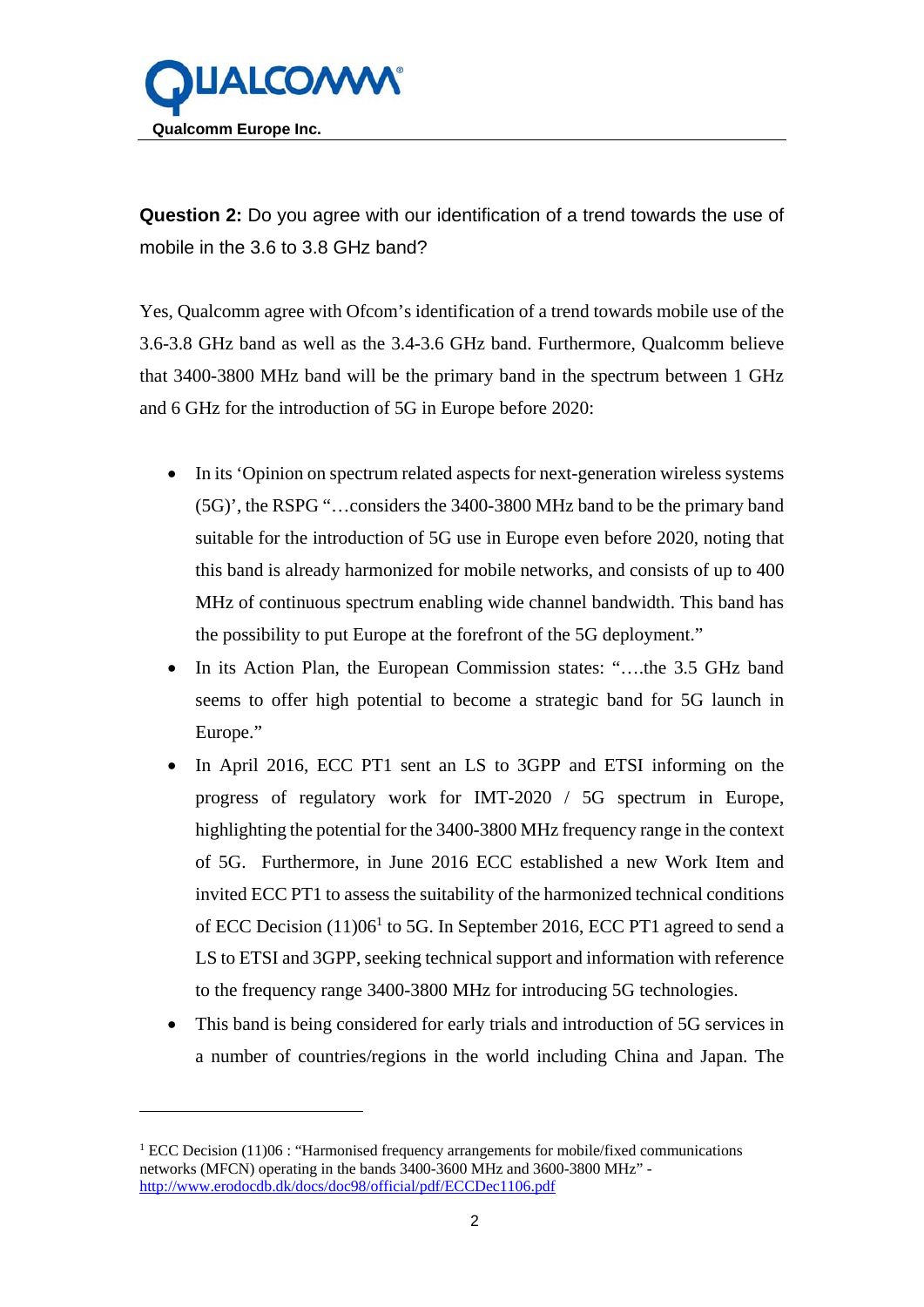

3500MHz band in the U.S. and Korea might be good candidate too for 5G deployments – In the U.S. "The Mobile Now Act" proposes further studies for a number of bands including 3100-3550 MHz and 3700-4200 MHz

Also, the proximity of this band to existing bands used for mobile, the potential reuse of existing infrastructure in areas where dense networks are deployed, bandwidths considerably wider (in the order of 100 of MHz) than those of today that can assist to address 5G use cases in the short/medium term providing a combination of capacity and coverage making the 3400 – 3800 MHz range very attractive for 5G.

**Question 3:** Do you agree with our high level proposal to make 116 MHz within the 3.6 to 3.8 GHz band available for mobile and 5G services, bearing in mind our statutory duties and the high level trends we have identified?

Qualcomm welcome Ofcom's high level proposal to make 116 MHz within the 3.6 to 3.8 GHz band available for mobile and 5G services and it does support Ofcom decision to put in place policies to stimulate a change in the landscape of current usage with the aim of maximizing the spectrum available for 5G to make it available more widely for citizens and consumers across the UK. In particular, Qualcomm believe that spectrum should be released in the 2017-2018 timeframe to allow 5G trials spanning eMBB, mission critical and IoT services paving the way for at least eMBB commercial rollout before 2020. However, Qualcomm does not believe Ofcom should auction the 3.4-3.6 GHz to the  $3.6 - 3.8$  GHz in a single auction if this would delay the auction of the 3.4-3.6 GHz band. Qualcomm agrees with an auction design based on 5 MHz blocks with the possibility for operators to purchase contiguous blocks without a cap in this band. This is important to allow operators, which wish so, to get access to wider contiguous spectrum of 100 of MHz. This will help reap the full benefits of this frequency band for 5G.

**Question 4:** Do you agree with our general approach regarding spectrum currently licensed to UK Broadband?